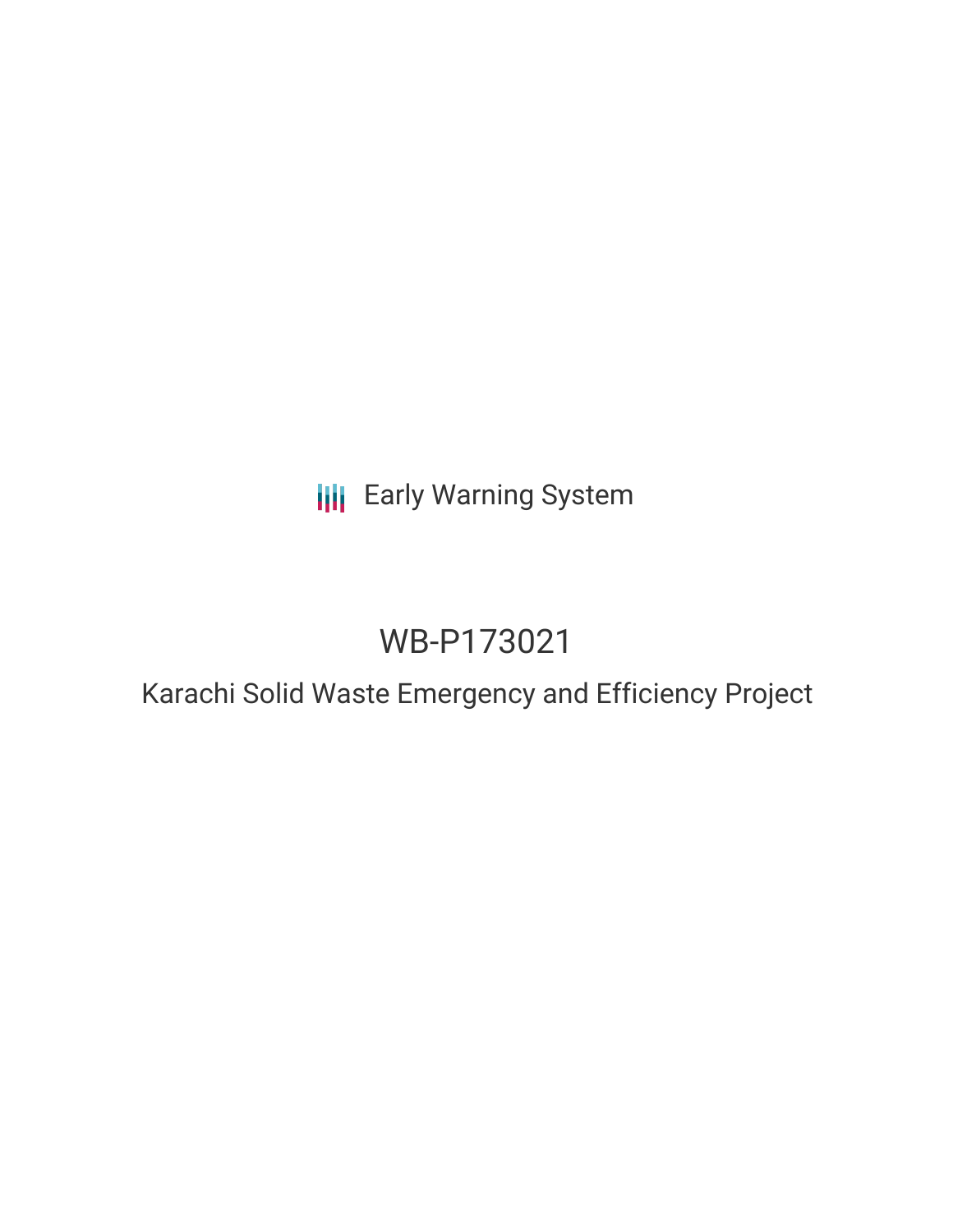

#### **Quick Facts**

| <b>Countries</b>               | Pakistan               |
|--------------------------------|------------------------|
| <b>Financial Institutions</b>  | World Bank (WB)        |
| <b>Status</b>                  | Approved               |
| <b>Bank Risk Rating</b>        | A                      |
| <b>Voting Date</b>             | 2020-12-08             |
| <b>Borrower</b>                | Government of Pakistan |
| <b>Sectors</b>                 | Water and Sanitation   |
| <b>Investment Type(s)</b>      | Loan                   |
| <b>Investment Amount (USD)</b> | \$100.00 million       |
| <b>Project Cost (USD)</b>      | \$105.00 million       |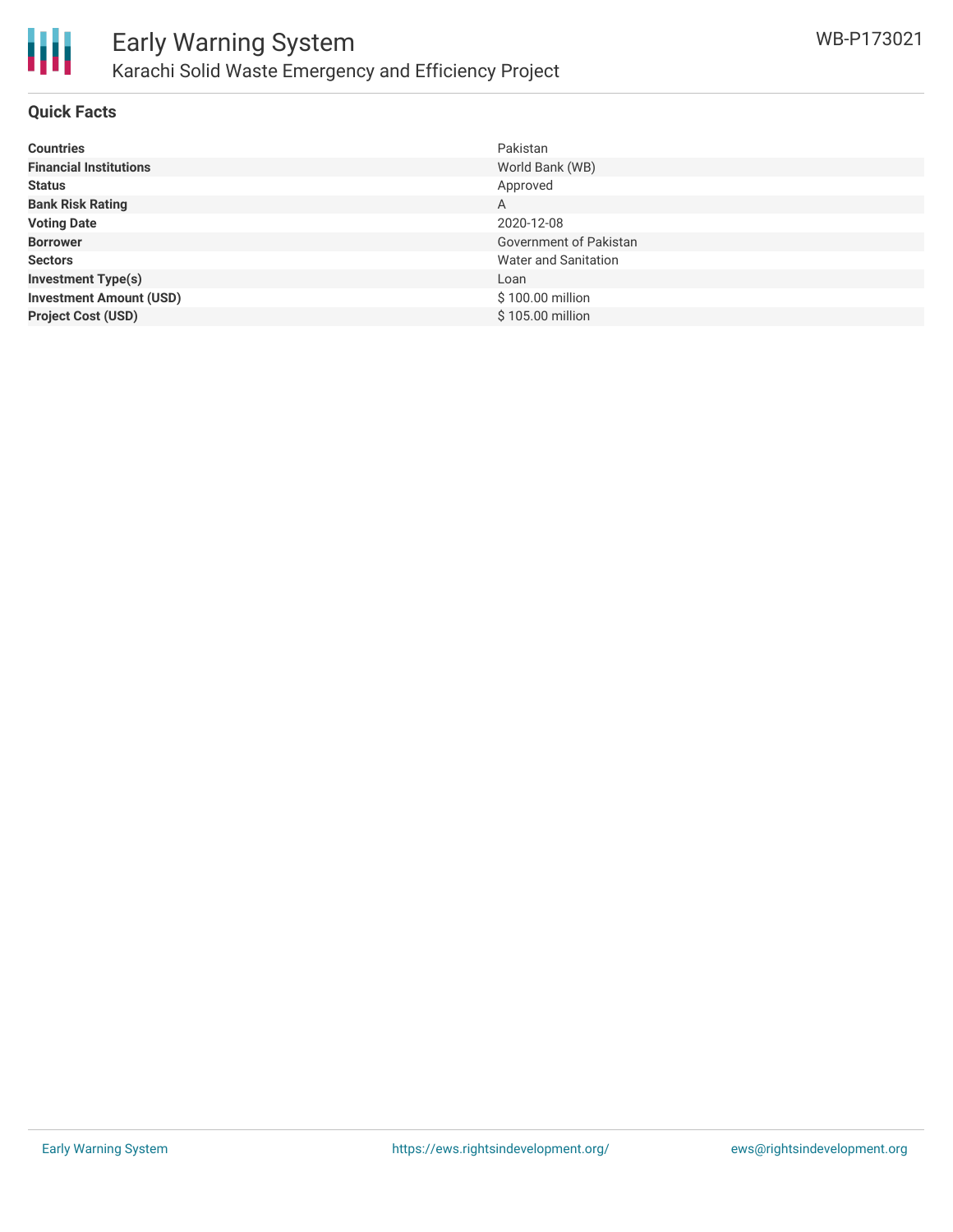

# **Project Description**

According to the bank's website, the project aims to "mitigate the impacts of flooding and COVID-19 emergencies, and to improve solid waste management services in Karachi"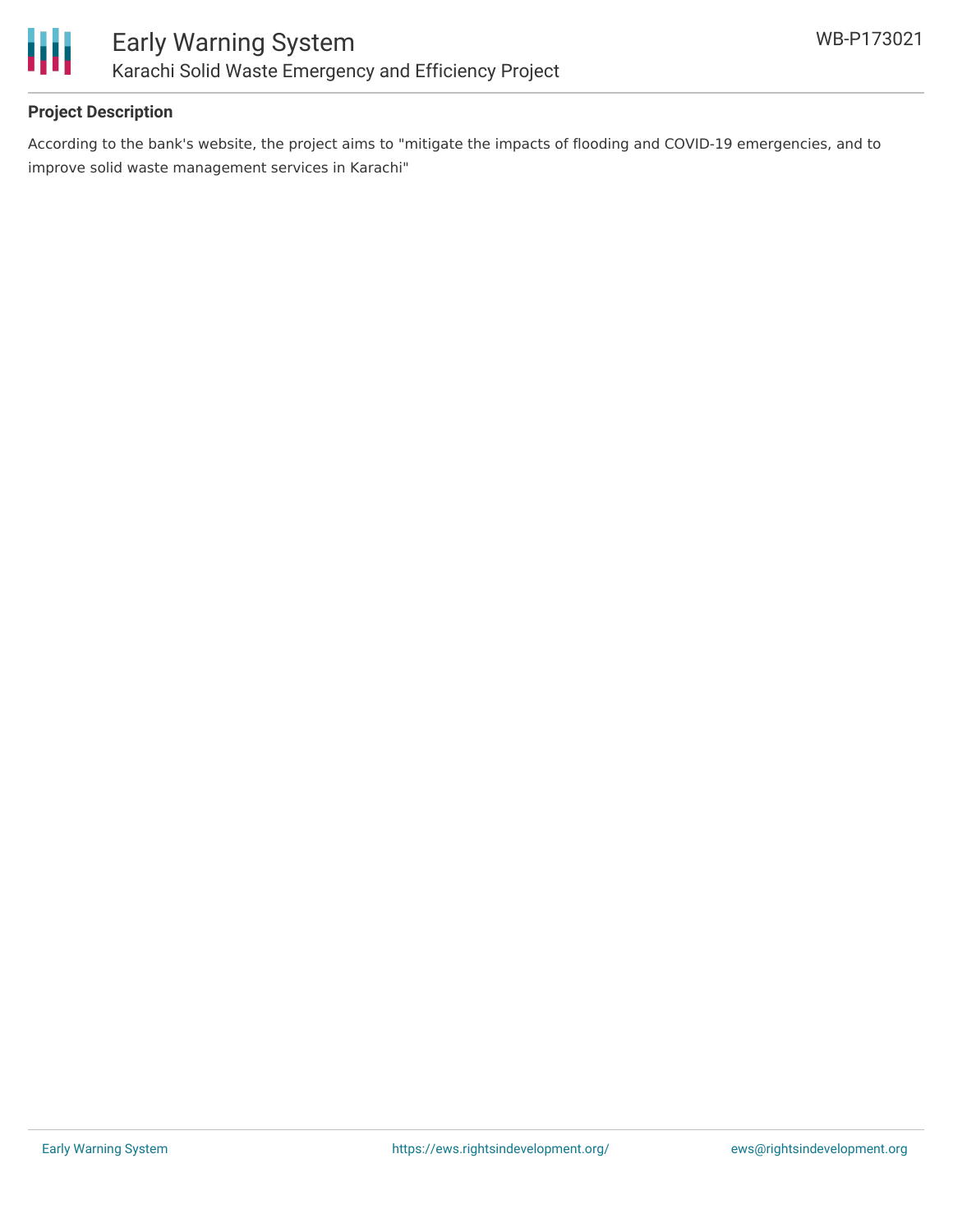

## **Investment Description**

World Bank (WB)

Co-financing:

Borrower US\$ 5 million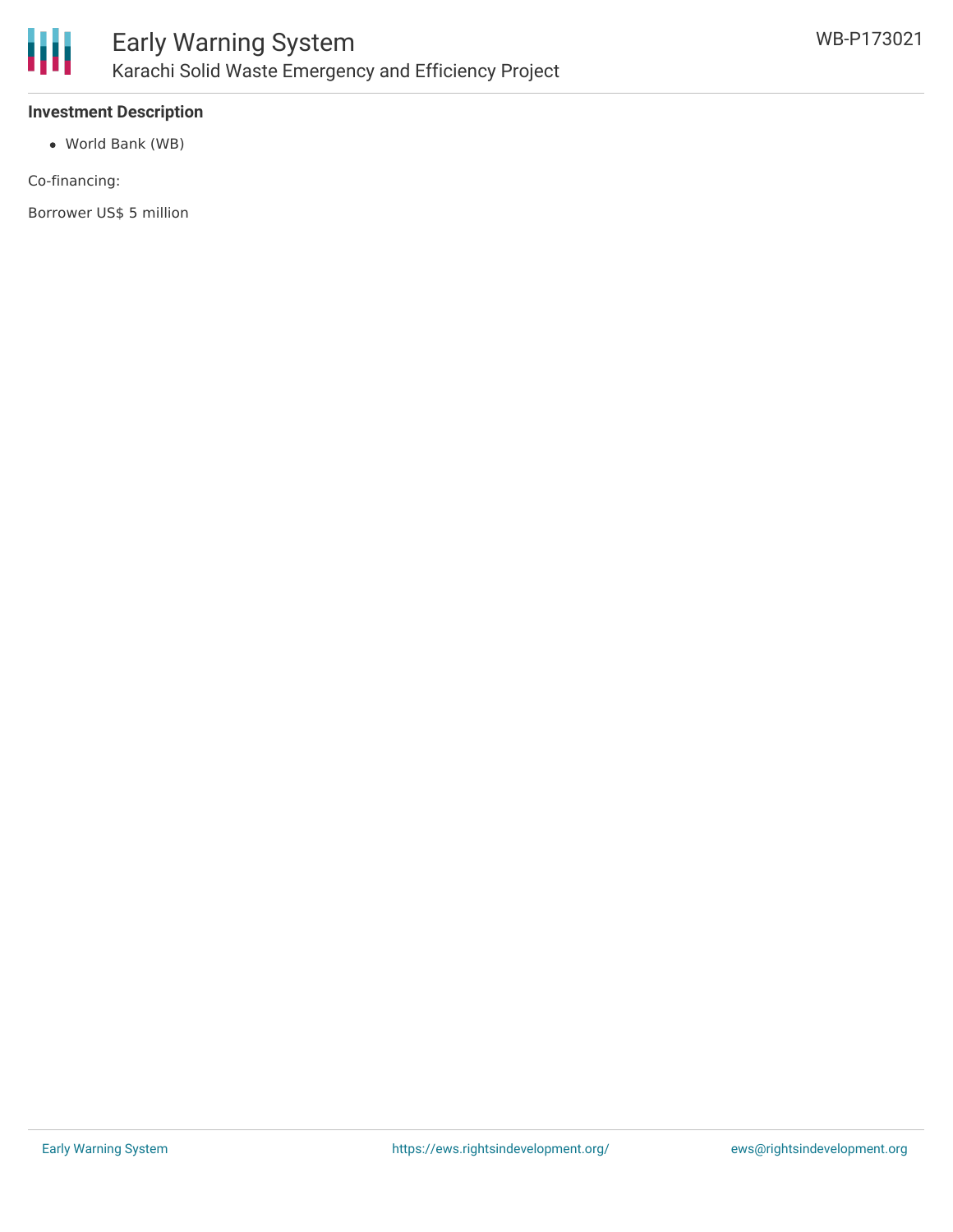

## **Contact Information**

World Bank Suhaib Rasheed, Urban Development Specialist

Borrower/Client/Recipient Islamic Republic of Pakistan

Implementing Agencies Province of Sindh Muhammad Waseem Mr. [waseem\\_5557@yahoo.com](mailto:waseem_5557@yahoo.com) Local Government Department Roshan Ali Shaikh Mr. secy.lgd@sindh.gov.pk

#### ACCESS TO INFORMATION

To submit an information request for project information, you will have to create an account to access the Access to Information request form. You can learn more about this process at: [https://www.worldbank.org/en/access-to](https://www.worldbank.org/en/access-to-information/request-submission)information/request-submission

#### ACCOUNTABILITY MECHANISM OF THE WORLD BANK

The World Bank Inspection Panel is the independent complaint mechanism and fact-finding body for people who believe they are likely to be, or have been, adversely affected by a World Bank-financed project. If you submit a complaint to the Inspection Panel, they may investigate to assess whether the World Bank is following its own policies and procedures for preventing harm to people or the environment. You can contact the Inspection Panel or submit a complaint by emailing ipanel@worldbank.org. Information on how to file a complaint and a complaint request form are available at: [https://www.inspectionpanel.org/how-to](https://www.inspectionpanel.org/how-to-file-complaint)file-complaint